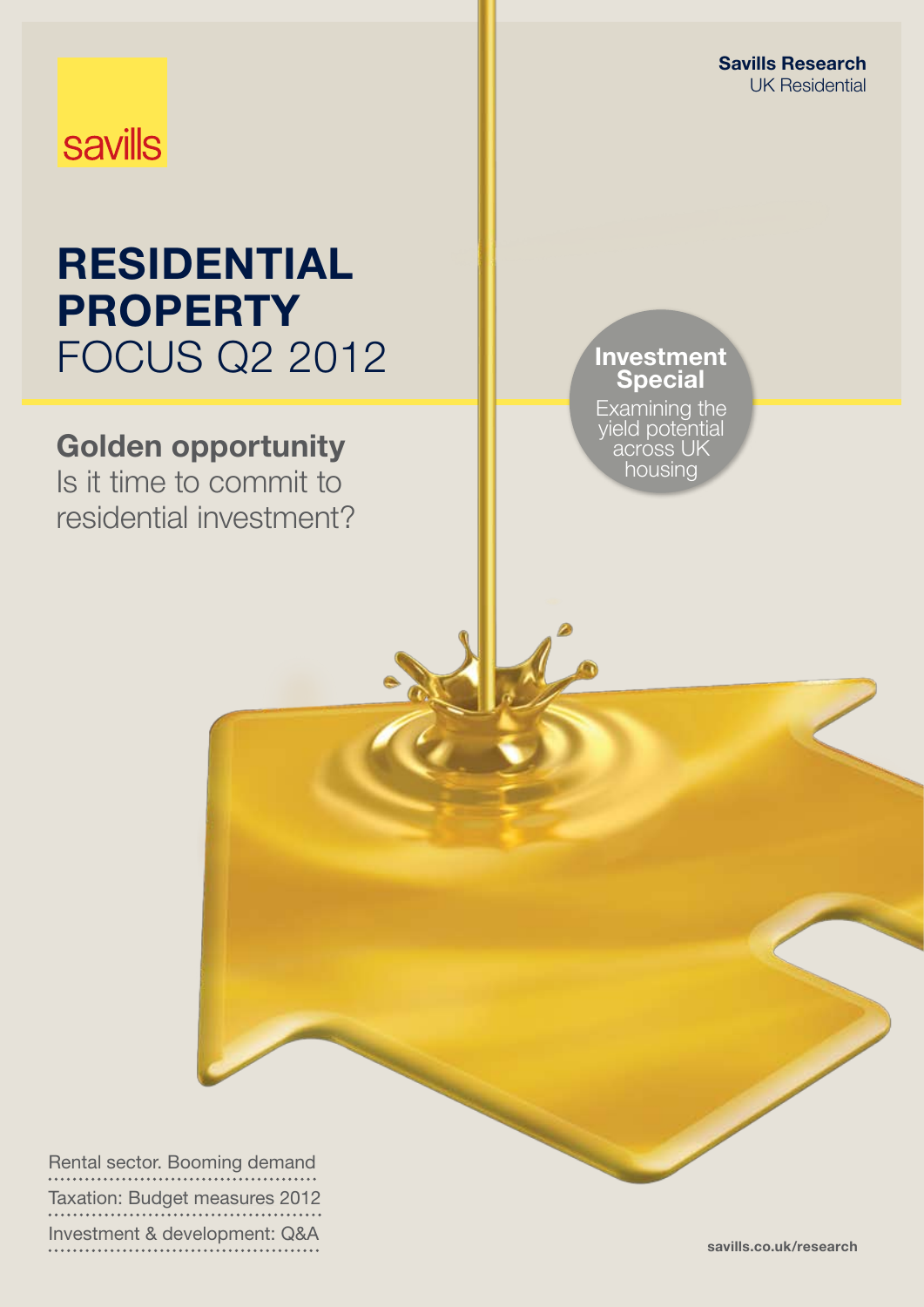## Foreword THE RISE AND FALL of the UK mortgage



With the new property world dominated by cash and not mortgage borrowing, the time for residential investment has finally arrived

esidential property<br>
is now a two-way<br>
street. An asset that<br>
used to be viewed as<br>
something in which<br>
you invested your income in order to is now a two-way street. An asset that used to be viewed as something in which create capital has become a capital asset that people are putting equity into in order to obtain an income.

When we first started to look at residential property as an investable asset class 25 years ago, it was deeply unfashionable. There was only a tiny, vestigial market rented sector left in the UK, following regulation-induced asset disposal by investing institutions. At that time the flow of occupier behaviour was away from tenancies and into ownership. This trend began to reverse at the millennium so that in future it might come to be viewed only as a late twentieth century phenomenon.

### Mortgage rationing

Conventional wisdom has had it that housing values are determined by two main variables: household incomes and mortgage interest rates. Low income growth and high rates meant weak or falling house prices; high income growth and low interest rates meant rising house prices. Any recent analysis of the UK housing market since 2007 has shown that there is a third component in this model – the supply of debt finance.

 Post credit-crunch a new form of mortgage rationing, forgotten since the 1970s, has re-emerged. The imposition of very low loan-to-value ratios and stringent qualification of applicants has created a major barrier to housing accessibility. The cost of deposits has overtaken the cost of debt repayments as the issue determining affordability.

The subsequent growth in the number of market-rented properties over the last five years has reminded us that the new property world is dominated by cash and not borrowing.

But what is the value of the income to the owner? Tying up cash in an asset like housing is only worthwhile if it produces a return greater than that available elsewhere – at equal or lower risk.

#### Finding hidden value

For most owner-occupiers and private investors, there are very few alternative investments that are genuinely 'as safe as houses'. Those that exist are very low yielding. Consequently, any asset with a net yield north of 3% and with the prospect of longer-term capital growth, looks compelling.

Not so for many corporate and institutional investors who still try to value residential property on the same basis as commercial properties. But commercial property returns are more volatile, show low rental growth and depreciate at a much faster rate than residential. IPD analysis shows that riskadjusted total returns have been higher for residential property and we think this will remain the case in future.

Investment yields will be reset in the next few years as a consequence, and residential property will be increasingly favoured by corporate investors. This means we expect to see increasing capital values for investment properties, especially as rental growth further boosts income streams. As a result there are big opportunities for new investors who understand which stock will perform in this environment and what is currently mispriced – and how to find hidden value. After 25 years, it looks as if the time for residential investment has finally come.  $\blacksquare$ 



Head of Residential Research 020 7409 8899 ybarnes@savills.com

Yolande Barnes

### Executive summary

### The key findings in this issue

■ The private rental sector has historically been the province of the young, but more people are remaining for longer in privately rented accommodation because it's cheaper for them to rent, or in some cases because they really can't afford to buy.

See pages 4/5

■ Tenant demand for private rental accommodation is not only expanding but becoming more long-term, as a result of the challenges of getting onto the property ladder. But what are the implications for the supply side of the private rental equation, and where are the investor opportunities? See pages 6/7

■ Stamp duty rates for higher value properties have been on the rise since 1997. Receipts from housing rose by 670% in the 10 years to 2007/08, while house prices increased by just 180%. See pages 8/9

■ Continued stock constraints mean prices across prime London are above peak, driving strong growth in £1million+ sales in locations outside core prime central London which are increasingly attracting international buyers. See page 10/11

■ Development opportunities exist in markets that have recovered most strongly to date, with least reliance on high loan to value mortgage debt, which remains in short supply. See pages 12/13

### **Contents**

- 04 Rental Sector
- 06 Investment
- 08 Stamp duty
- 10 Market forecasts
- 12 Development
- 14 Buying vs Renting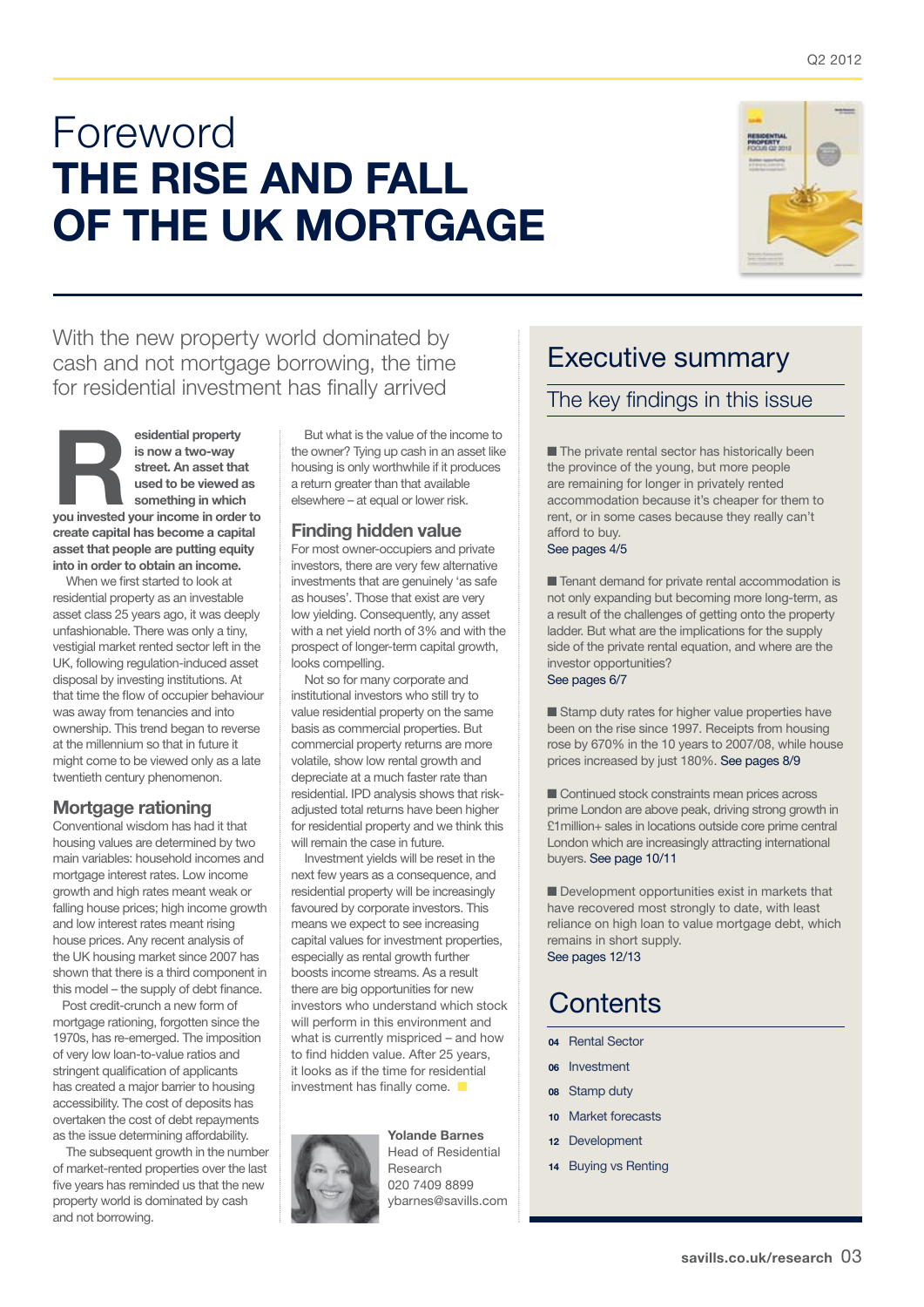## Rental Sector taking advantage of the rental boom

Private renting is becoming a way of life for a much wider spectrum of people in the UK and the number of tenants 'trapped' in the sector shows no sign of decreasing

Words by Lucian Cook

The past five years<br>
have had profound<br>
effects on Britain's<br>
private rental sector.<br>
The combined impact<br>
of the property market slump and have had profound effects on Britain's private rental sector. The combined impact the credit squeeze has boosted longer-term demand from a whole tranche of Britons who in former times would have rented from a private landlord on a relatively short-term basis, before buying their own first property or as a stopgap between moves.



"Not only are more people renting, and for longer, but the social profile of tenants is changing and broadening"

Lucian Cook, Savills Research



Rental Britain, our report on the private rental sector based on joint research with Rightmove, highlights the key challenges facing tenants in the private rental sector, and the outlook for the coming years.

The increase in tenant demand in the UK has been dramatic: over the five years to the end of 2011, the total value of housing in the private rental sector was up 42%, while the number of households renting privately had leapt almost 50%, from 3.4 to 4.8 million. And the trend is set to continue: by 2016 we estimate that figure will have risen to 5.9 million.

### Trapped tenants

This shift in the way people access accommodation is underpinned by the retail lenders' continuing reluctance to provide mortgages for prospective first time buyers at the high loan to value ratios (LTVs) they seek. Gross mortgage lending at LTVs of 90% plus has fallen by 95% since summer 2007, and the average deposit paid by first time buyers has more than doubled over that time. In London more than seven out of ten first time buyers now turn to their parents for help in raising the capital.

Further, where lenders do make available mortgages at suitably high loans to property value, they charge an inflated price. At the end of 2011, the interest rate on 90% LTV discounted rate mortgages averaged 5.1% – two thirds more expensive than the equivalent on 75% LTV, at an average 3.0%.

The consequence is that although the private rental sector has historically been the province of the young, more people are remaining for longer in privately rented accommodation because it's cheaper for them to rent, or in some cases because they really could not afford to buy. More than half of private rented sector tenants are believed to be 'trapped' in this way – a quarter of them aged over 40.

 Moreover, not only are more people renting, and for longer, but the social profile of tenants is changing and broadening. Private renting is increasingly becoming a way of life for a wide spectrum of people in their 30s and 40s.

### Regional variations

However, there is huge variation in average rents paid across the UK, though in general rents are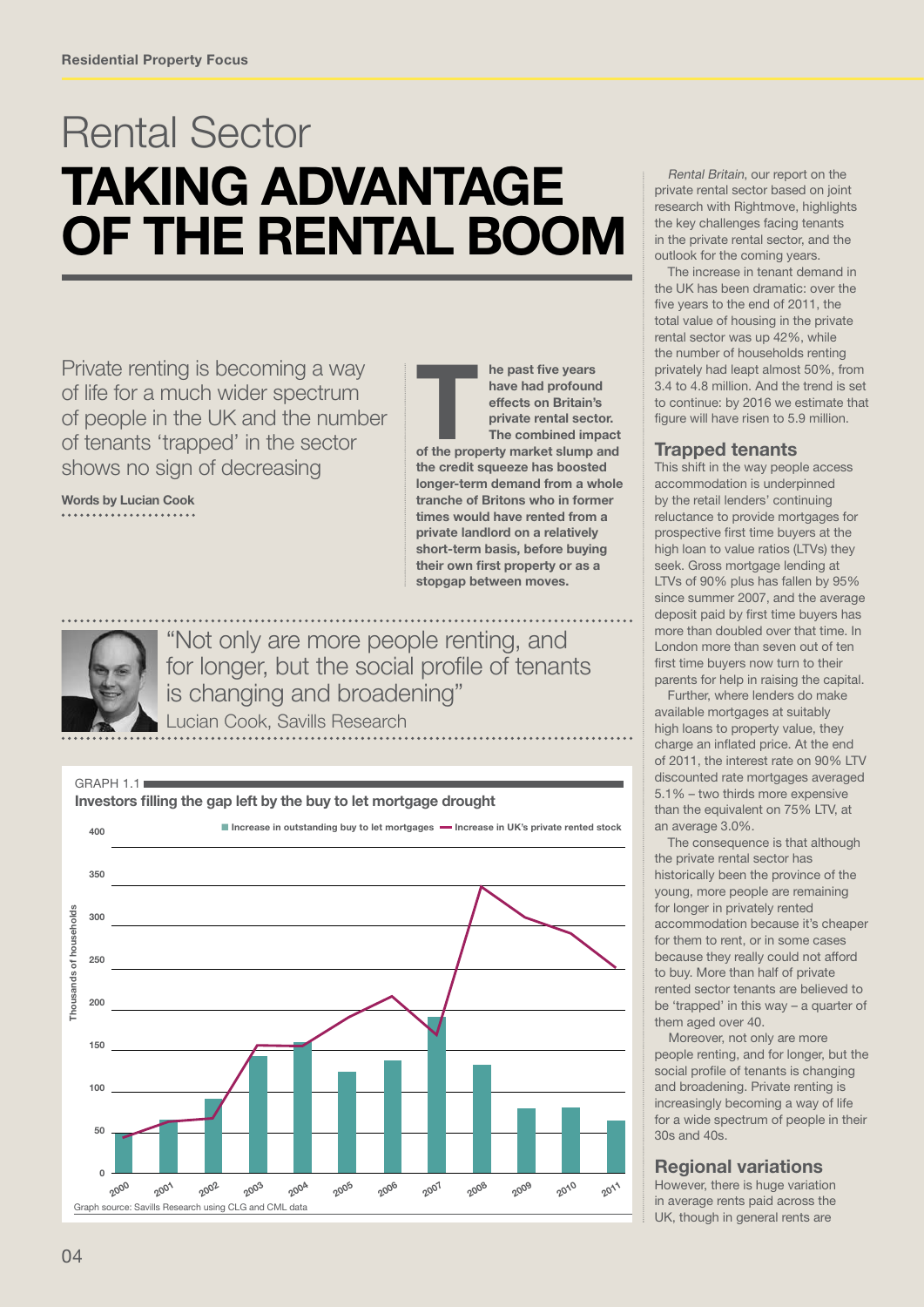higher in centres nearer London. A comparison of the 30 largest rental markets outside London shows that the highest average monthly rent for two-bedroom properties (£1,320 pcm in Elmbridge) is three times that of the lowest (£470 pcm in Bradford). The differentials are even more marked in London, with two-bed properties almost five times more expensive in Kensington & Chelsea (£4,020 pcm) than they are in Bexley (£830 pcm).

In part these rental differences reflect regional differences in income. The mean average single persons rent of a two-bedroom property as a percentage of mean average income, stands at an average 31% across the UK as a whole, but that nationwide average masks large disparities when regional or local averages are considered. In the North East and East Midlands, this broad indicator of rental affordability averages just 25% of the average incomes for these regions, while in the South East it rises to 35% and in London, where private tenants more regularly share accommodation and renting is more common in more affluent income groups, it rockets up to 53%.

### Question of affordability

Regional rental differentials,

however, cannot be fully explained by variations in income. Another key factor is the existing supply of private rented accommodation, as well as the extent of social housing provision. Thus a high affordability ratio occurs in areas where rental demand markedly outstrips supply, pushing up rents regardless of average income levels.

The London market is particularly skewed. For a start, the public sector provides affordable housing for a large tranche of households on lower incomes, thereby taking them out of the equation. In other words, the average tenant in London's private sector is likely to be on a higher than average income. At the same time, owner occupation in the London market is lower than elsewhere, relative to the rental market, reflecting the high number of young people starting their careers there, and inflated property prices that make it even harder for them to get on the ladder.

### Clear hotspots

Yet there are clear hotspots outside London too, where supply of private



Map source: Savills Research, Rightmo

rental accommodation lags well behind demand for it. Oxford is an extreme example, with the average rent on a two-bedroom property amounting to 57% of average income; another is Brighton & Hove, where average rents are slightly less crippling at 47% of income.

 In contrast, the private rental market is well catered for in Milton Keynes, and rental affordability there, at 32%, is in line with the national average. Clearly, each local market has its own dynamics and needs to be understood on its own terms, but investors could start by identifying those with a high affordability ratio as areas likely to be suffering from a shortage of good quality private rental accommodation.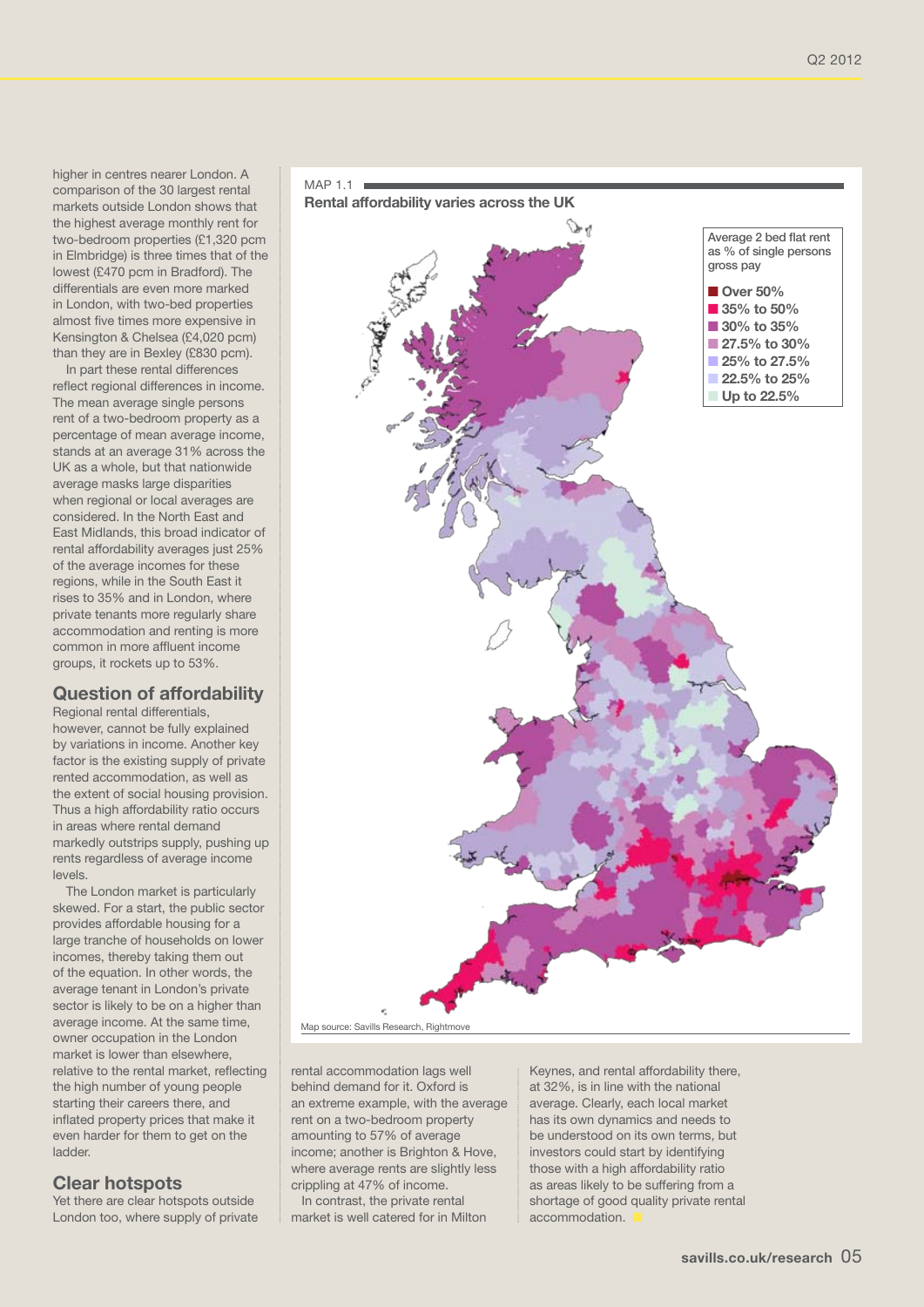## Investment higher yields attract investors

As the residential rental market continues to gain significance as an asset class, property investors will increasingly look to income generation as their measure of value

Words by Jacqui Daly

GRAPH 2.1

enant demand for private<br>
rental accommodation<br>
is not only expanding<br>
but becoming more<br>
long-term, as a result of<br>
the challenges of getting onto the rental accommodation is not only expanding but becoming more long-term, as a result of property ladder. But what are the implications for the supply side of the private rental equation?

We estimate that £200 billion of investment is required in the next five years, if the demand for private renting is to be met. But banks remain much more constrained in their buy to let mortgage lending, and it's expected that only £50 billion of the required investment will take the

"Investors need to delve below the headline figures and have a clear grasp of the underlying complexities of particular markets" Jacqui Daly, Savills Research

Gross Income Yields for 2 bedroom properties by region (2011) Graph source: Savills Research / Rightmove ■ Average ■ Upper Quartile ■ Lower Quartile South West Inner<br>London **Outer** London East of England Wales South East East Yorkshire and Mids The Humber West **Mids** North East North West 8.0%  $7.0\%$   $6.0\%$  6.2% 5.0% 4.0% 3.0% 7.0% 3.9%  $5.4%$ 4.8% 5.7% 5.7% 4.8% 4.7% 5.6%  $4.6%$ 5.5%  $4.4%$ 5.3% 4.9% 5.9%  $4.9%$ 6.0% 5.0%  $6.1%$ 5.1% 5.1%  $6.2\%$  6.3%  $6.5\%$  6.6% 6.7% 6.7% 6.8% and 6.8% 6.3% 7.3% 7.3% 7.3% 7.7%

form of buy to let loans. Attention is therefore increasingly focused on the attractions of the private rental market for institutions and investment funds, and to a lesser extent, those private investors with equity.

The key factor in this respect, of course, is the rental income yields available, and how they compare with alternative income-producing asset classes. Historically, residential property investment has attracted investors primarily on the basis of strong house price growth, and has struggled to attract income-seeking institutional investors because of the low net yields available.

But the past years have seen a shift in market fundamentals. First, tenant demand is fuelling sharp rises in rent. Across the UK as a whole in 2011, rents rose by 5.2%, though London saw a 7.2% increase over the year. Rental demand is expected to continue to outstrip supply in the coming five years, keeping rents under upward pressure. At the same time, the housing market recovery remains sluggish and there's little sign of any dramatic upturn in capital values looking ahead.

### Improvement in yields

This combination is leading to some improvement in yield levels nationally. Our joint research with Rightmove shows average gross income yield now stands at 5.8% nationally, but there are significant variations within the market as a whole, for various reasons.

One factor is size: yields are much higher on smaller properties, where owner-occupier demand has been hardest hit by the squeeze on mortgage lending and rental demand is naturally concentrated. Thus, income yields on one-bedroom properties average 6.7%.

Regional differences are relatively slight, although yields tend to be higher in the North than in the South. But within regions there are also significant variations in yield, according to the value of the local market.

An analysis of yield on twobedroom properties according to postcode reveals an average yield of 7.8% in the 10% of postcodes with the highest yields (where twobedroom property prices average less than £100,000). This contrasts dramatically with the average 4.4% achieved in the lowest-yielding 10% of postcodes (where two-bedroom properties average £326,000).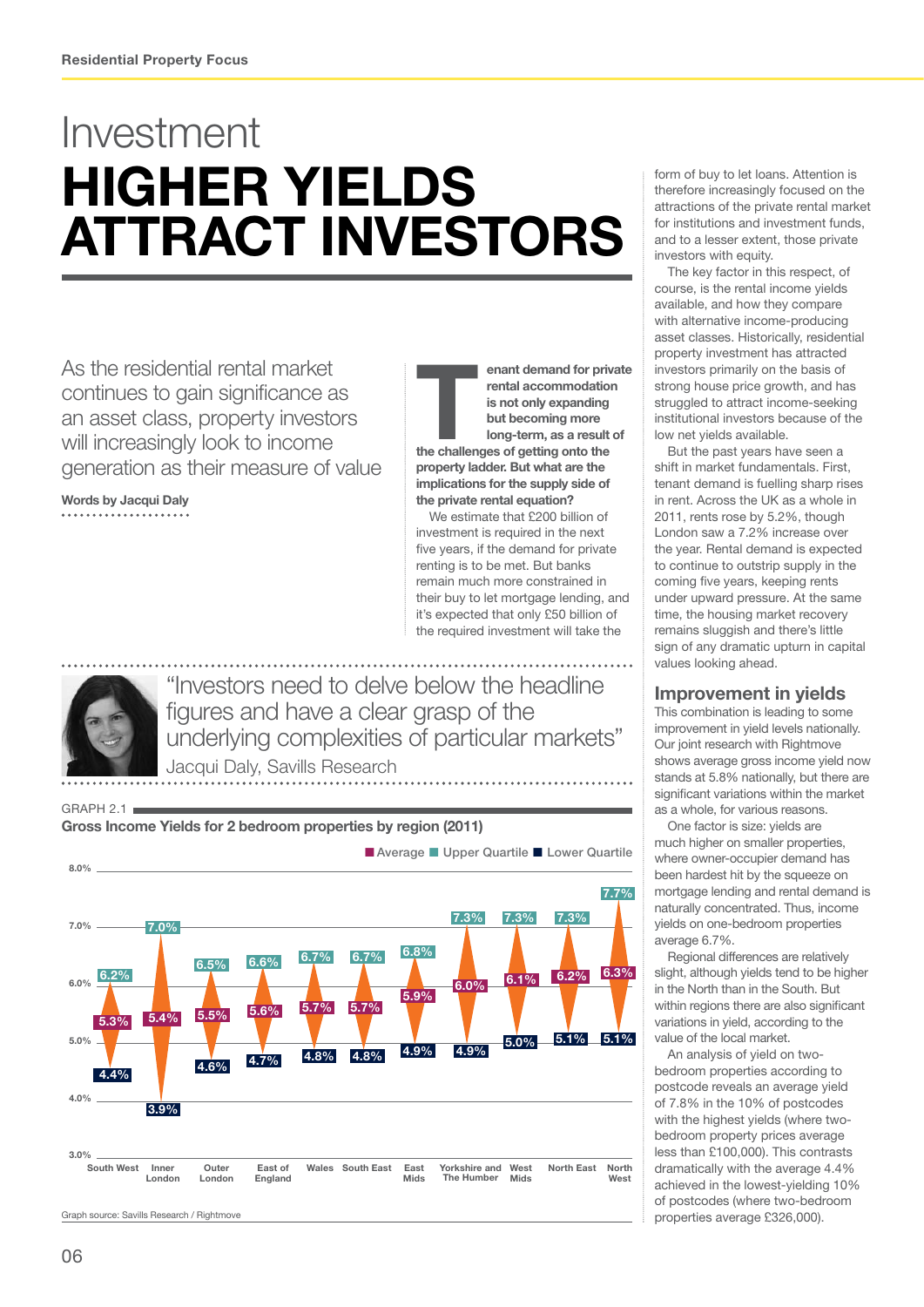There are therefore opportunities for investors to improve on headline gross yields, whether by buying smaller units or in lower-value local markets. Largescale investors buying units in bulk are also able to boost yields by buying at a discount to the vacant possession rate (the price paid by an owner occupier).

The headline average gross yield of 5.8% rises as high as 7.7% for those investors in a position to negotiate discounts through bulk purchases.

#### A reliable income stream

Of course, investors do not pocket their gross yields in entirety. After accounting for costs and void periods, the average net yield for typical private landlords comes in at around 4.1%.

Nonetheless, relative to cash returns averaging less than 2%, and given the outlook for a continuing mismatch between rental demand and supply over the coming five years, it's perhaps unsurprising that investors are increasingly focusing attention on the potential of the private rental sector to generate a reliable income stream.

A survey conducted by Rightmove in October 2011 discovered that over 40% of investors in residential property pointed to attractive yields as their primary reason for holding the asset class.

Total returns are of course also influenced by capital growth in the housing market, which averaged 6.7% a year over the past 30 years. Based on Savills house price forecasts, total returns (net of rental expenses) are likely to average around 6.9% a year over the coming 10 years.

But investors need to delve below the headline figures and have a clear grasp of the underlying complexities and trade-offs of particular markets. Different locations will offer different combinations of rental yield against capital growth prospects or capital stability, as well as opportunities to enhance that yield further, for example by focusing on specific market segments.

Ultimately, as the residential rental market gains in significance as an income-generating asset class, it's likely that investors will move away from their historical focus on a property's capital value to owner occupiers, and concentrate increasingly on the income stream as a measure of value, in line with other income-producing assets such as bonds and commercial property.  $\blacksquare$ 

### the Investment matrix

### The prospective total 10-year investment returns

TABLE 2.1

#### Investing in London

|                                             |                                            | Forecast Total Returns 2011-2021 |                                                                                                         |                                         |                                                       |                                   |  |  |  |  |
|---------------------------------------------|--------------------------------------------|----------------------------------|---------------------------------------------------------------------------------------------------------|-----------------------------------------|-------------------------------------------------------|-----------------------------------|--|--|--|--|
|                                             |                                            | 7.0% to 7.5%                     | 7.5% to 8.0%                                                                                            | 8.0% to 8.5%                            | 8.5% to 9.0%                                          | <b>Over 9.0%</b>                  |  |  |  |  |
|                                             | <b>Less than</b><br>40%                    |                                  |                                                                                                         | Kensington<br>& Chelsea.<br>Westminster |                                                       |                                   |  |  |  |  |
|                                             | 40% to<br>45%                              | Hounslow                         | Barnet, Kingston,<br>Harrow, Camden,<br>Hammersmith &<br>Fulham                                         | Wandsworth<br>Richmond                  | Islington, City<br>of London,<br>Southwark<br>Hackney |                                   |  |  |  |  |
| Proportion of Total Return coming from Rent | $45%$ to<br>50%                            |                                  | Croydon, Bexley,<br>Havering, Sutton,<br>Brent. Enfield.<br>Redbridge, Haringey,<br>Hillingdon, Bromley | Lewisham<br>Ealing<br>Lambeth<br>Merton |                                                       |                                   |  |  |  |  |
|                                             | 50% to<br>55%                              |                                  | <b>Waltham Forest</b>                                                                                   |                                         |                                                       | <b>Greenwich Tower</b><br>Hamlets |  |  |  |  |
|                                             | 55% to<br>60%                              |                                  |                                                                                                         | Barking and<br>Dagenham                 |                                                       | Newham                            |  |  |  |  |
|                                             | Table source: Savills Research / Rightmove |                                  |                                                                                                         |                                         |                                                       |                                   |  |  |  |  |

#### TABLE 2.2 $=$

#### Where to invest outside of London

|                                             |                         | Forecast Total Returns 2011-2021 |                                                |                        |                                       |                       |                   |  |  |  |
|---------------------------------------------|-------------------------|----------------------------------|------------------------------------------------|------------------------|---------------------------------------|-----------------------|-------------------|--|--|--|
|                                             |                         | Less than<br>6.0%                | 6.0% to 6.5%                                   | 6.5% to 7.0%           | 7.0% to 7.5%                          | 7.5% to 8.0%          | Over<br>8.0%      |  |  |  |
|                                             | <b>Less</b><br>than 50% |                                  |                                                |                        |                                       | Brighton &<br>Hove    | Elmbridge         |  |  |  |
| Proportion of Total Return coming from Rent | 50% to<br>55%           |                                  |                                                | Southend               | Bournemouth<br>Bristol,<br>Colchester | Oxford<br>Southampton | Reading<br>Woking |  |  |  |
|                                             | 55% to<br>60%           |                                  |                                                |                        | Northampton                           | Portsmouth<br>Medway  | Milton<br>Keynes  |  |  |  |
|                                             | 60% to<br>65%           |                                  | Edinburgh<br>Stockport<br>Warrington           | Cardiff                | Leicester<br>Nottingham               |                       |                   |  |  |  |
|                                             | 65% to<br>70%           | <b>Bradford</b>                  | Newcastle.<br>Leeds<br>Manchester<br>Sheffield | Coventry<br>Birmingham |                                       |                       |                   |  |  |  |
|                                             | Over<br>70%             | <b>Kirklees</b>                  | Glasgow<br>Liverpool                           |                        |                                       |                       |                   |  |  |  |
| Table source: Savills Research / Rightmove  |                         |                                  |                                                |                        |                                       |                       |                   |  |  |  |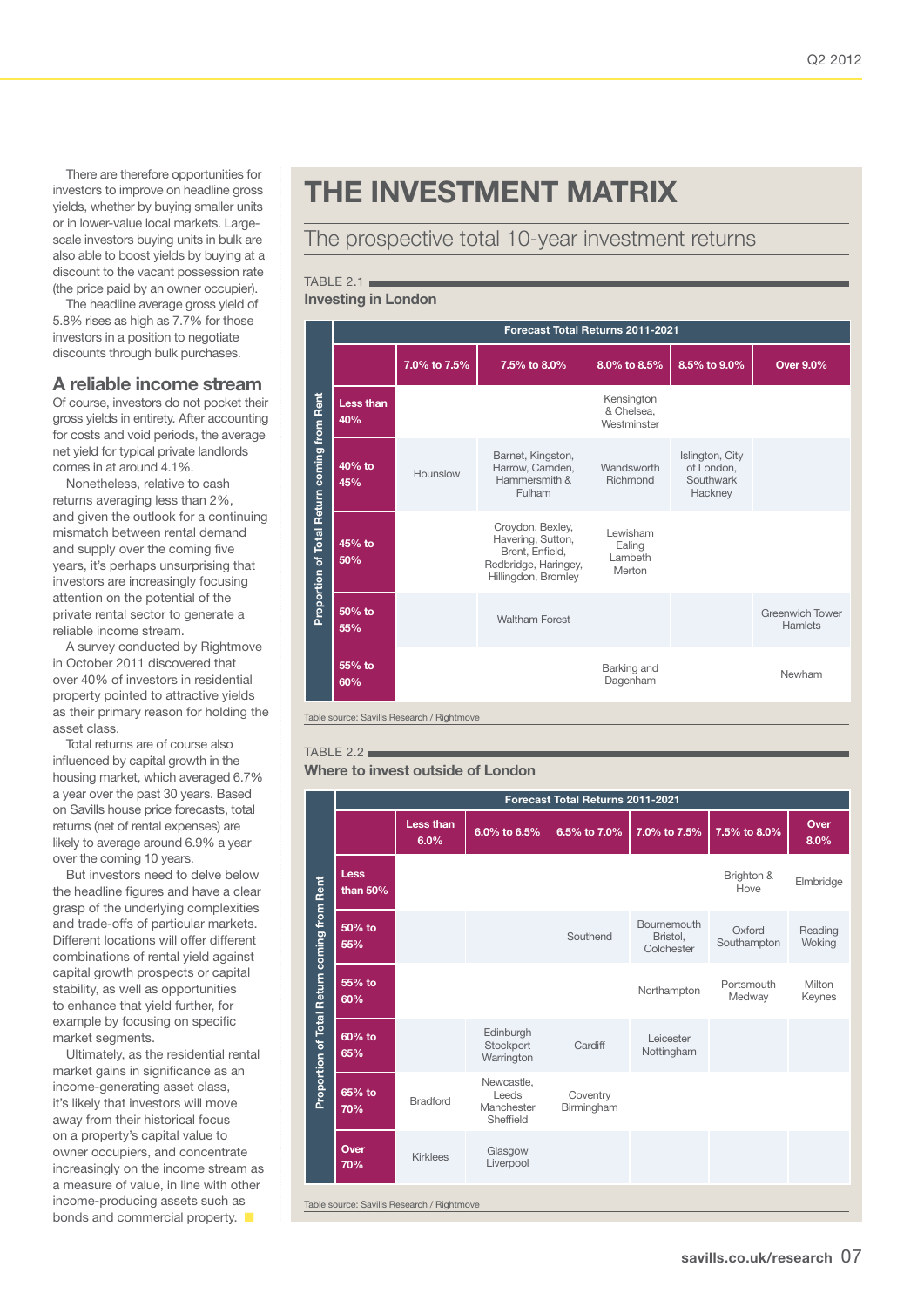## Stamp duty the treasury's weapon of choice

The 2012 Budget saw new rates of stamp duty introduced for properties sold for more than £2million. But what effect will these measures have on prime residential property?

Words by Lucian Cook



The focus was first turned on prime housing by the Liberal Democrat proposals for a mansion tax, championed by Vince Cable. The proposals were justified on the premise that taxing wealth in the form of immoveable property was more efficient than taxing moveable income, that it would affect only the very wealthy and that, in light of council tax receipts, such property made an unfairly modest contribution to tax receipts.

Our work with the Centre for

Policy Studies showed that not only would such a tax be complicated and costly to administer given the nuances of valuation, but would also unfairly penalise asset rich, income poor owners who had seen dramatic growth in the value of their homes over their period of ownership. Valuers would have had a feeding frenzy, whilst once but no longer affluent pensioners could have been really squeezed.

Perhaps more pertinent to the wider debate is the extent to which high value property already contributes to the tax take. Our analysis of HMRC data suggests that even before the 5% stamp duty rate was introduced in April 2011 for properties over £1million, such sales

 $GRAPH 3.1$ **Division of IHT** Receipts from Residential Property (2009/10)



were already delivering 26% of the stamp duty take, but accounting for just 1.6% of recorded sales. Also, over one third of all inheritance tax (IHT) receipts from residential property came from less than 1% of the housing stock held at death.

### The red box shocks

Of these two taxes stamp duty has been successive governments' weapon of choice for the direct taxation of property, and no surprise that stamp duty was reviewed in the Budget rather than introducing a new more controversial tax.

Stamp duty rates for higher value properties have been repeatedly increased since 1997. As a result, tax receipts from housing rose by 670% in the 10 years to 2007/08, while house prices increased by just 180%.

Since then stamp duty receipts have fallen as constrained access to mortgage finance and weak buyer sentiment have led to greatly reduced housing transactions, but more robust sales volumes in the prime markets, particularly in London, and higher rates of duty for these properties, have mitigated these falls.

So, while tinkering with stamp duty for first time buyers has had little impact on Treasury receipts, an additional 1% stamp duty on sales over £1million since April 2011 has added an estimated £290million to the £1.2billion of receipts from top end sales.

### Anti-avoidance

The fly in the ointment for the Treasury was that the higher the tax the greater the incentive to seek to avoid tax.

As mansion tax proposals lost favour so attention turned to stamp duty avoidance, and in particular the use of offshore corporate ownership.

Our pre Budget analysis suggested the extent of stamp duty avoidance, however undesirable, had been overstated. We expected associated loopholes to be closed in the Budget, but we didn't expect the chancellor to tackle the issue with such gusto.

Raising stamp duty for properties worth over £2million from 5% to 7% was perhaps predictable, as was the closure of some specific loopholes.

Equally, given a purchase of shares in a property holding company would be difficult to tax, a 15% charge on transferring that property into a company in the first place is logical.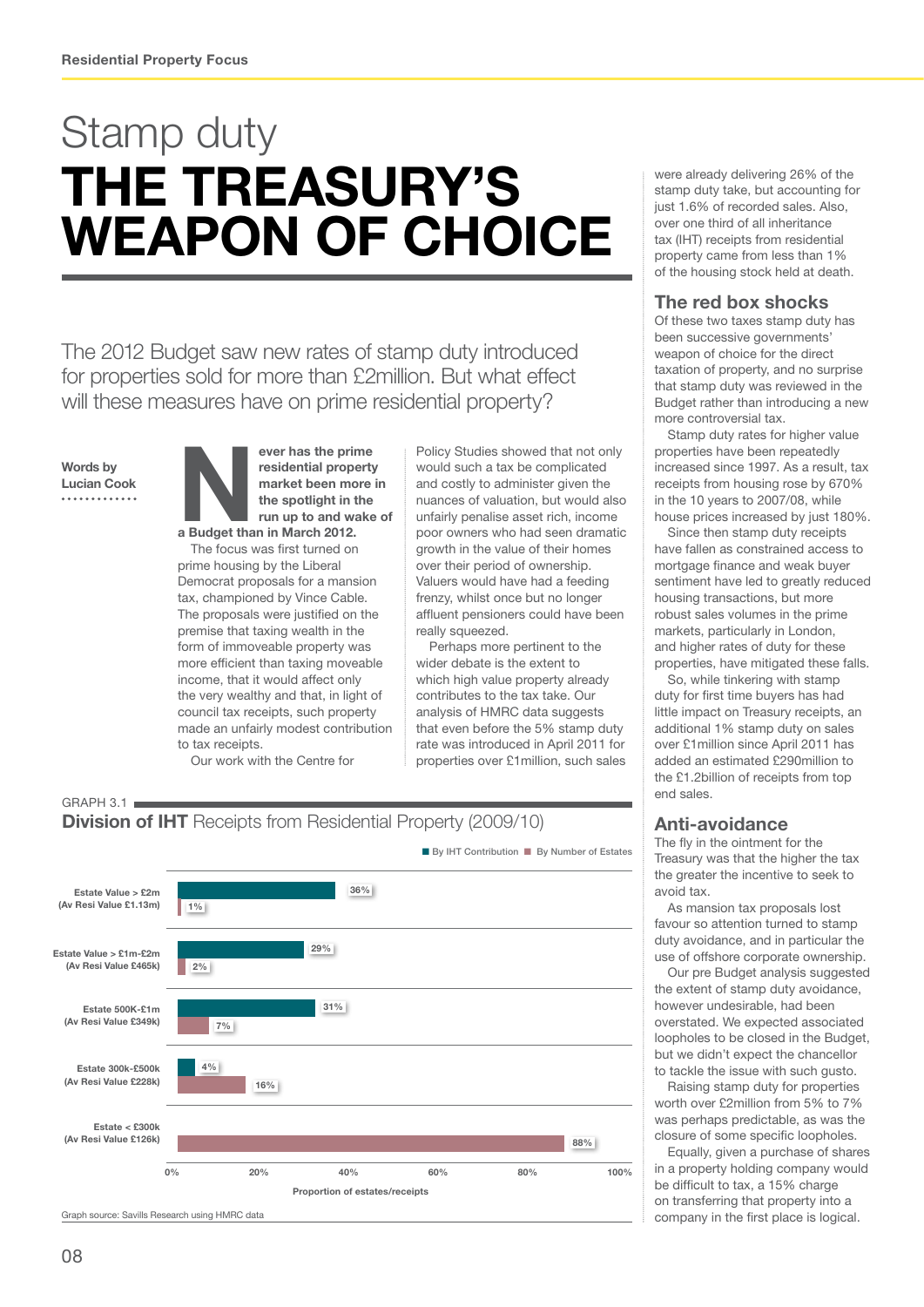### The international context

Taking a broader view, the fundamental demand drivers of London as a global city were significantly boosted by other measures in the Budget, such as lower rates of corporation tax, which significantly improve London's global competitiveness.

A 7% stamp duty charge does not cause London to be substantially out of kilter with other global cities. Before the Budget, London was less expensive than Paris for property acquisition, now it is marginally more expensive.

A 15% SDLT charge would make London significantly more expensive than its peers though it should be remembered that this

But it didn't stop there. A proposed annual levy on corporate ownership of £2million+ property might best be described as retro-active, targeting owners who had sought to avoid stamp duty prior to the Budget.

### The impact

Together the measures are likely to significantly curtail the acquisition of property through special purpose vehicles, though it remains to be seen whether property already owned in this way will be switched into personal ownership.

In their current format the proposals will also impact established corporate and institutional investors with high value residential holdings.

Undoubtedly, this was an unintended consequence and corporate and institutional investors caught by the new stamp duty banding, and at risk of being caught by the annual levy, will almost certainly seek exemption from these provisions.

The effect on the market remains to be seen, but these measures could present something of challenge to a smooth recovery in the prime central London markets.

Our view, supported by early evidence in the market, is that they will not undermine market demand or bring a significant amount of new stock to the market to the extent that sudden price falls are triggered.

It is common for the prime central

only applies where a property is transferred into the ownership of a 'non natural person', namely a corporate vehicle.

#### Other global cities

For those buying shares in an existing Special Purpose Vehicle stamp duty will not be a consideration, rather they will be focused on the prospective annual charge and the effect of a proposed CGT charge, if and when the property is sold out of the corporate vehicle. Though offset by ongoing stamp duty savings, the annual charges would be high relative to other global cities for our typical 'billionaire' residence in those circumstances where they are charged.

#### TABLE  $3.1$ Stamp Duty or Equivalent for a Typical 'Billionaire' Residence

|                  | Purchase costs as % of<br>property value | Rank           |
|------------------|------------------------------------------|----------------|
| <b>Singapore</b> | 13.1%                                    | 1              |
| <b>Sydney</b>    | 10.5%                                    | $\overline{2}$ |
| Mumbai           | 9.0%                                     | 3              |
| London           | 7.0%                                     | $\overline{4}$ |
| Paris            | 6.5%                                     | 5              |
| <b>Hong Kong</b> | 5.3%                                     | 6              |
| <b>Tokyo</b>     | 5.3%                                     | $\overline{7}$ |
| Shanghai         | 4.5%                                     | 8              |
| <b>New York</b>  | 3.3%                                     | 9              |
| <b>Moscow</b>    | 0.0%                                     | 10             |



 $GRAPH 3.2$ 

"There is little doubt the Budget measures could present a challenge to the smooth recovery in prime central London markets" Lucian Cook, Savills Research

London markets to go through lulls at this stage of a market cycle however, and we believe that these measures are likely to be a catalyst for a period of relatively static prices, in line with our existing published forecasts.

Beyond central London, where tax avoidance planning was much less common, the effect will be lessened. There is also a distinct possibility we will see growing demand from Londoners wishing to avoid the £2million price point, making trading out to a larger £1million+ house an increasingly attractive option.  $\blacksquare$ 

### Analysis of Transactions and Stamp Duty Receipts 2011



Graph source: Savills Research using HMRC data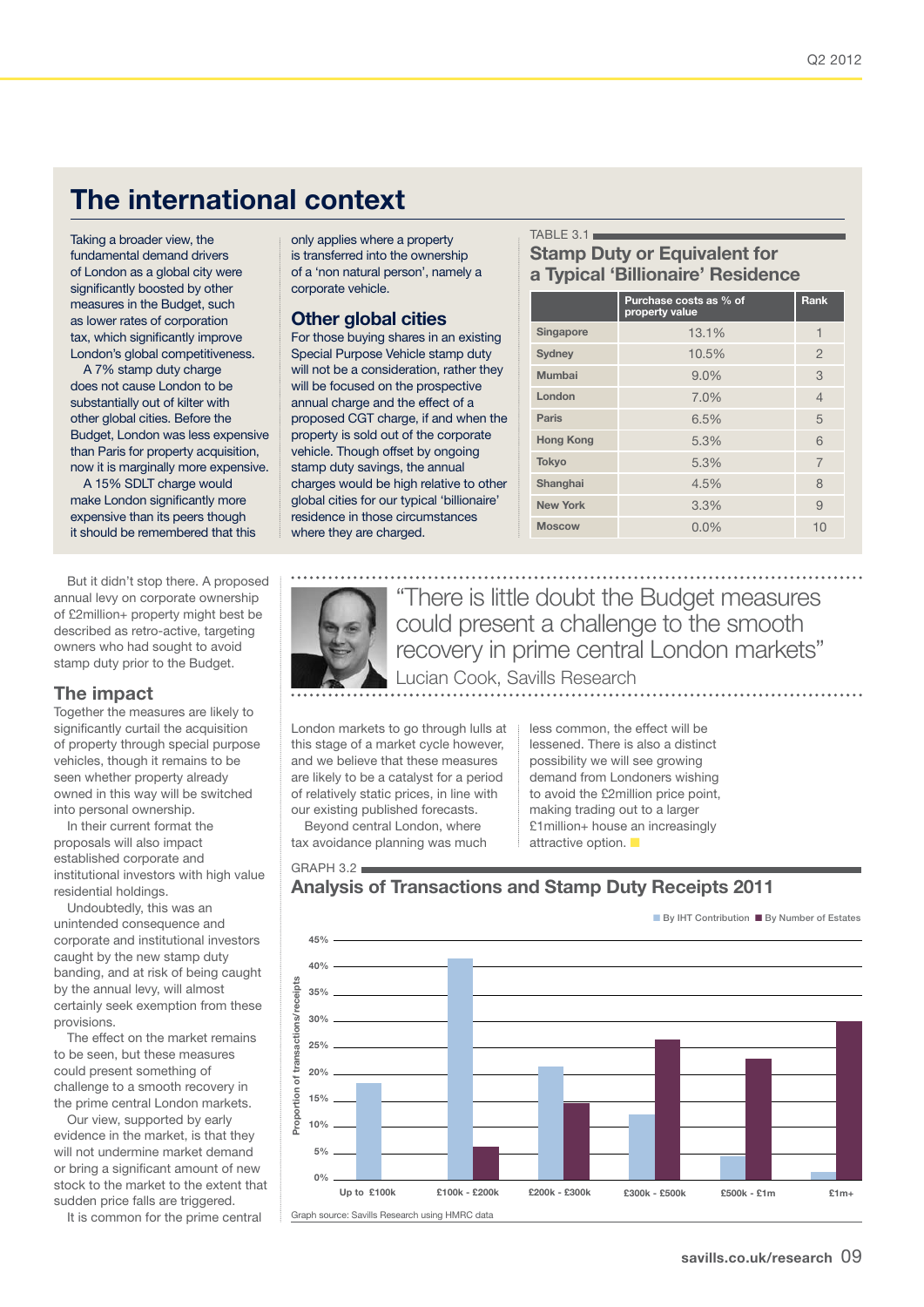## House price values **MARKET** FORECASTS

### PRIME MARKETS

Five-year forecast values, 2012-2016

|                             | <b>Change from</b><br>peak to 2011 | 2012     | 2013    | 2014 | 2015 | 2016    | 5 years to<br>2016 |
|-----------------------------|------------------------------------|----------|---------|------|------|---------|--------------------|
| <b>Prime Central London</b> | 16.9%                              | 3.0%     | $0.0\%$ | 5.0% | 6.5% | 6.5%    | 22.7%              |
| <b>Prime Regional</b>       | $-17.1%$                           | $-3.0\%$ | 2.5%    | 4.0% | 5.5% | 5.5%    | 15.1%              |
| <b>Prime South East</b>     | $-13.0%$                           | $-2.5%$  | 3.0%    | 6.5% | 6.5% | 6.5%    | 21.3%              |
| <b>Prime South West</b>     | $-21.7%$                           | $-3.5%$  | 2.0%    | 4.0% | 4.5% | 5.5%    | 12.9%              |
| <b>Prime East</b>           | $-19.8%$                           | $-2.5%$  | 2.5%    | 4.0% | 4.5% | 6.0%    | 15.1%              |
| <b>Prime Midlands/North</b> | $-24.1%$                           | $-6.0\%$ | 2.0%    | 2.0% | 4.5% | 5.0%    | 7.3%               |
| <b>Prime Scotland</b>       | $-18.6%$                           | $-4.0%$  | 1.0%    | 2.0% | 3.0% | $5.0\%$ | 7.0%               |
| Source: Savills Research    |                                    |          |         |      |      |         |                    |

### Prime performance

The prime markets have been much more active than their mainstream counterparts. In 2011 sales of homes worth £1million+ were within 8% of their 2007 peak across England and Wales according to Land Registry data.

In London's prime markets which have seen the strongest price growth since the downturn, £1 million+ transaction levels exceeded 2007 levels by 5%. Q1 2012 price growth of 2.8% suggests London continues to outperform.

Continued stock constraints mean prime London prices are consistently

above peak, driving strong growth in £1million+ transactions outside prime central London which are increasingly attracting international buyers.

In 2011 £1million+ sales were more than 25% up on 2007 in Maida Vale, Notting Hill, Camden/Regents Park and Fulham. The prime domestic markets of south west and west London have also benefited, with £1million+ sales in Battersea and Chiswick up by 28% compared to 2007.

Generally, the further from London the more constrained the prime markets become. In Yorkshire and Humber £1million+ sales last year

were 35% below 2007 levels - a better performance than the mainstream market but much weaker than the South East where such sales were within 20% of their previous peak.

In 2011 all regions witnessed a dearth of imported London wealth, though there are now signs of a change, corresponding with a return of price growth in the South East, particularly in some key commuter hotspots.

If these early signs of improvement continue markets such as Sevenoaks, St Albans and Oxford, will see their tally of £1million+ sales rise further beyond the records set in 2011.



### Strength of Prime Market Recovery – Sales of £1m+ property 2011 vs 2007

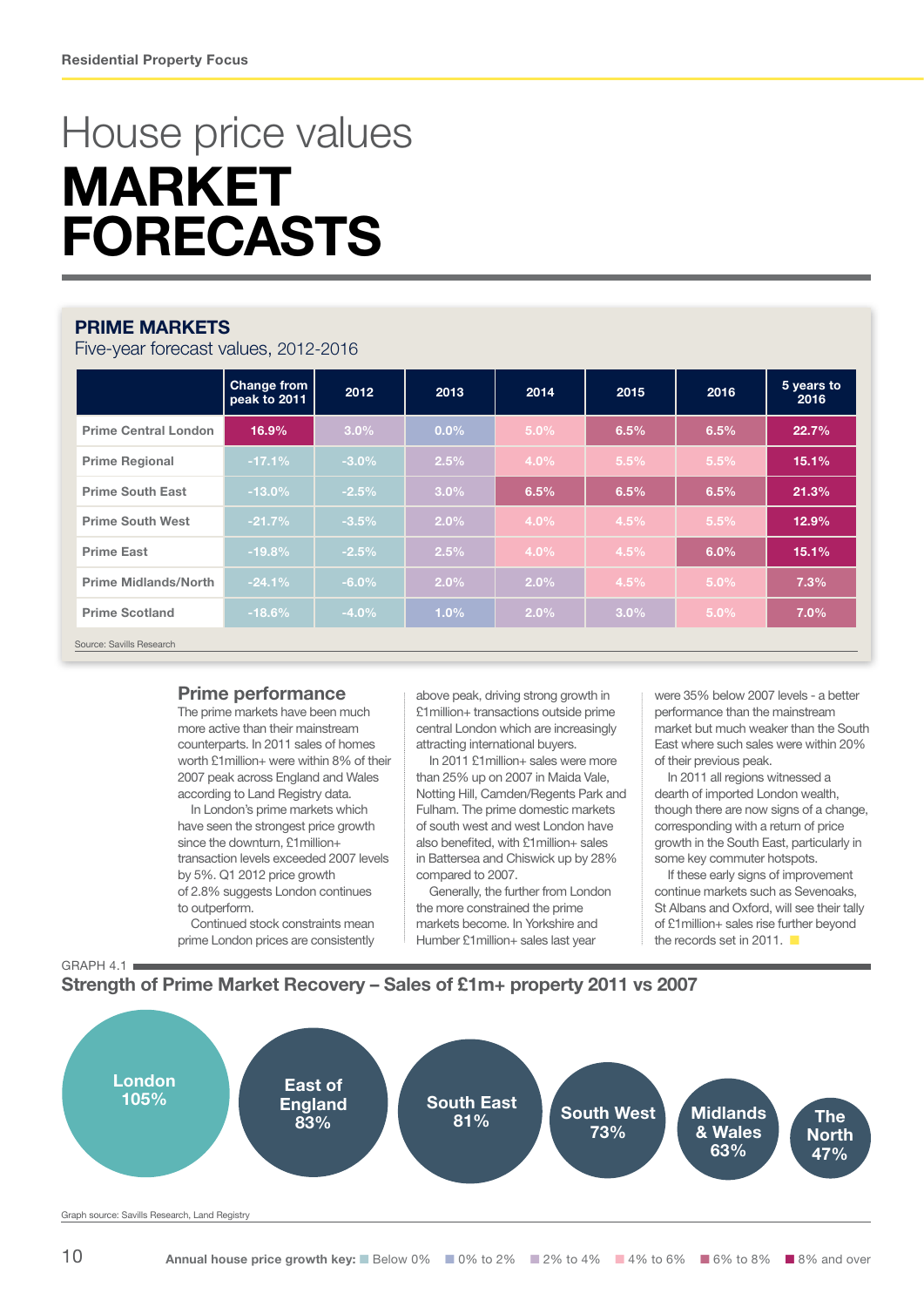### mainstream MARKETS

Five-year forecast values, 2012-2016

|                           | Change from<br>peak to 2011 | 2012     | 2013    | 2014    | 2015    | 2016    | 5 years to<br>2016 |
|---------------------------|-----------------------------|----------|---------|---------|---------|---------|--------------------|
| <b>UK</b>                 | $-10.5%$                    | $-2.0%$  | 0.5%    | 1.0%    | 2.0%    | 4.5%    | 6.0%               |
| London                    | $-1.8%$                     | $-0.5%$  | 1.0%    | 5.0%    | 6.0%    | 6.5%    | 19.1%              |
| <b>South East</b>         | $-6.3%$                     | $-1.0%$  | 1.0%    | 4.0%    | 5.0%    | 6.0%    | 15.7%              |
| South West                | $-9.8%$                     | $-1.5%$  | 0.5%    | 2.5%    | 3.5%    | 5.0%    | 10.3%              |
| East                      | $-8.7%$                     | $-1.0%$  | 1.0%    | 3.5%    | 4.5%    | 5.5%    | 14.1%              |
| <b>East Midlands</b>      | $-11.0%$                    | $-1.5%$  | 0.5%    | 2.0%    | 3.0%    | $5.0\%$ | 9.2%               |
| <b>West Midlands</b>      | $-11.5%$                    | $-2.0%$  | $-1.0%$ | $0.0\%$ | $0.0\%$ | 3.5%    | 0.4%               |
| North East                | $-14.0%$                    | $-2.5%$  | $-1.5%$ | $-1.5%$ | $-0.5%$ | $3.0\%$ | $-3.1%$            |
| <b>North West</b>         | $-14.9%$                    | $-2.0%$  | $-1.0%$ | $-1.0%$ | $0.0\%$ | 3.5%    | $-0.6%$            |
| <b>Yorks &amp; Humber</b> | $-14.0%$                    | $-2.0%$  | $-1.5%$ | $-1.0%$ | $-1.0%$ | 3.0%    | $-2.6%$            |
| <b>Wales</b>              | $-12.7%$                    | $-2.0\%$ | 0.5%    | 0.5%    | 1.5%    | 4.5%    | $5.0\%$            |
| Scotland                  | $-10.6%$                    | $-4.0%$  | $0.0\%$ | $0.0\%$ | 0.5%    | $2.0\%$ | $-1.6%$            |

Source: Savills Research forecasts based on Nationwide actuals

#### The mainstream view

Though still 46% below the pre crunch average for the period, housing transactions in the first quarter of 2012 were at their highest level since 2008. This corresponds with improved demand for mortgage finance reported by the Bank of England in their Q1 Credit Conditions Survey.

However, at a national level the Nationwide, Halifax and Land Registry data all suggest UK average house prices little improved, with supply and demand both subdued, though broadly balanced according to the RICS.

Land Registry figures continue to show a wide divergence across the UK. In Oxfordshire prices rose 2.8% in the year to February 2012 to leave them just 4.8% below peak. By contrast prices fell by 9.0% in County Durham to leave them 29% below their peak.

London continues to be the strongest regional market, but there is huge divergence in activity levels across the city. In Islington annual transaction levels are running at 82% of their pre crunch norm while in Barking and Dagenham they are down 57%

With little sign of improvement in the availability of mortgage finance and an increase in the standard variable rate of interest charged by some lenders, there seems little prospect of a sustained improvement in mainstream market activity over the next two years at least, as reflected in our house price forecasts.  $\blacksquare$ 

UK Housing Transactions

 $GRAPH 4.2$ 



Graph source: Savills Research/Land Registry

### TABLE  $4.1$

|                            | Q1 2012             | <b>Compared to</b> |             |  |  |  |  |
|----------------------------|---------------------|--------------------|-------------|--|--|--|--|
|                            | Average house price | 1 year ago         | 5 years ago |  |  |  |  |
| <b>England &amp; Wales</b> | £160,889            | $-1.1%$            | $-6.8%$     |  |  |  |  |
| Kensington & Chelsea       | £973,856            | $+12.4%$           | $+41%$      |  |  |  |  |
| <b>Oxfordshire</b>         | £240,551            | $+2.8%$            | $+0.9%$     |  |  |  |  |
| <b>Durham</b>              | £82,932             | $-9.0%$            | $-25.1%$    |  |  |  |  |
|                            |                     |                    |             |  |  |  |  |

Table source: Land Registry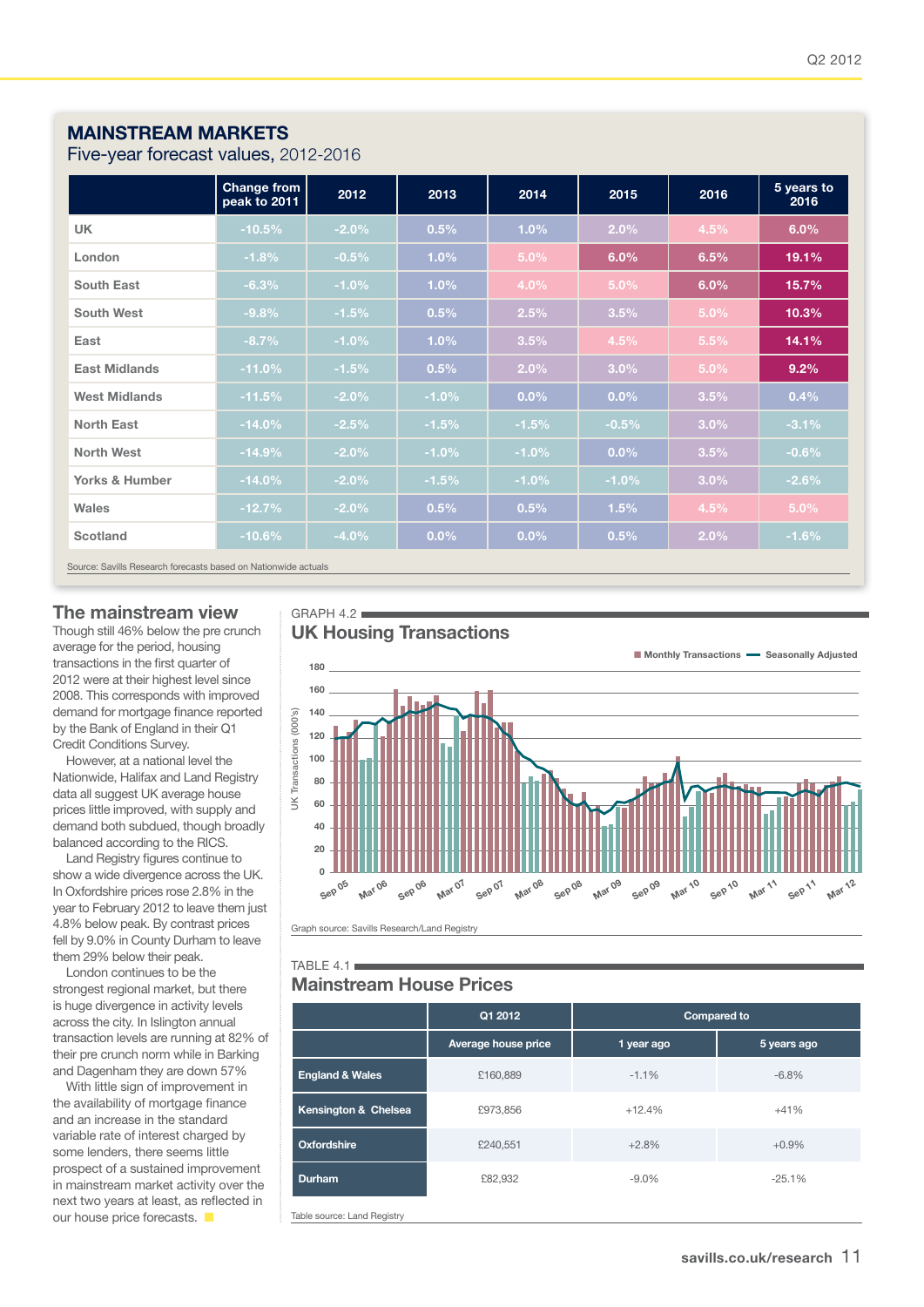## **Development** WHERE BEST TO DEVELOP?

Scarcity of deliverable land with consent is a constraint in low delivery, strong markets, so prospects are good for those who can get land with consent to the point of delivery

Words by Jim Ward

**Conservery** development and investment values development and investment vary across the country, at a local level. To find the best development opportunities, should the same selection criteria be used as for investment?

To some extent, yes. We<br>
expect the markets that<br>
are currently strongest to<br>
continue to kinked rate expect the markets that continue to show the highest rates of growth in house prices, rents and land values during the next five years.



"A well located development site in a weaker market can deliver good sales rates, but with less competition to acquire the land"

Jim Ward, Savills Research

 $GRAPH 5.1$ 



New homes will generally be sold most easily into markets that have recovered most strongly to date, with least reliance on high loan to value mortgage debt, which remains in short supply.



Are all the development<br>opportunities found in<br>stronger markets? opportunities found in stronger markets?

No. The flipside of investing<br>and developing in stronger<br>markets is that there is more<br>compatition to go with in vectors and developing in stronger markets is that there is more competition to acquire investment stock and land. The higher investment yields available in weaker markets can underpin performance, particularly if growth is driven by the strength of adjacent markets. Conversely, a well located development site in a weaker market can deliver good sales rates, but with less competition to acquire the land.

Where are the<br>
best developme<br>
opportunities in best development stronger markets?

 $\sum_{\substack{\text{have bounded back } m \\ \text{sharply in the stronger} \\ \text{models with a 60% shift in hours}}$ have bounced back most sharply in the stronger markets, with a 6% shift in housing delivery towards the strongest markets, compared with the peak delivery year of 2007/08.

Examples are Ashford, South Norfolk (including development on the fringe of Norwich) and Cornwall, underpinned by a robust recovery in market activity and the availability of deliverable land.

In contrast, delivery in markets such as Oxford, Solihull and Wokingham have stayed relatively low, despite strong market recovery. Scarcity of deliverable land with consent is a constraint in these markets, so development prospects are good for those who can get land with consent to the point of delivery.

Other markets with strong market recovery but below par levels of delivery include Mid Sussex, Guildford and York. In London, Islington, Hackney and Wandsworth have delivered less than might have been expected given their market strength.

Does NewBuy<br>mortgage inde<br>open up oppor mortgage indemnity open up opportunities in other markets?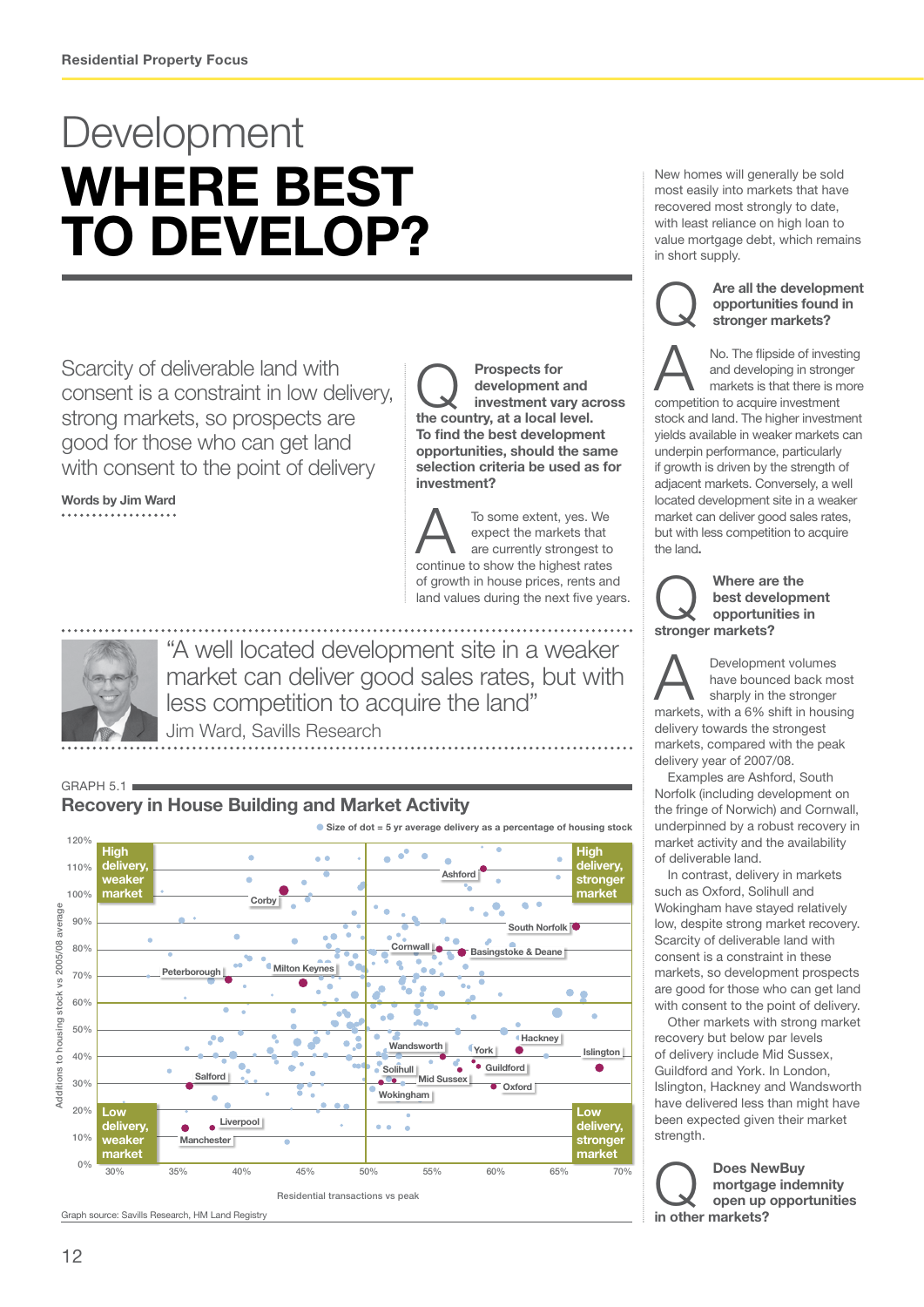The upturn in delivery has also been above par in high delivery markets such as Peterborough, Corby, Milton Keynes and Basingstoke, where overall market activity has not recovered so strongly, constrained by scarcity of mortgage finance.

Equity loans, including FirstBuy and Homebuy, have been an important part of delivery rates in these markets, so developers that offer these products are well placed to compete. NewBuy mortgage indemnity has the potential to extend the positive impact.

Will the new National<br>
Planning Policy<br>
Framework lead to more<br>
finencially viable precents? Planning Policy financially viable consents?

The guiding principle of<br>the new framework is the<br>so-called golden thread the new framework is the so-called golden thread of the presumption in favour of sustainable development. The document's forward sees planning as a creative exercise in achieving sustainable development, rather than simply an exercise in scrutiny.

This should, in theory, lead to an increase in the number of viable planning consents, but much will depend on whether the Secretary of State embraces the creative tone of the framework's preamble, as appeals work their way through the new system.

Among the positive features of the new framework is the requirement for Local Plans to meet the full objectively assessed needs for both market and affordable housing, with reference to market signals of the balance between supply and demand.

This is in contrast to the evidence base for existing policy, which rarely makes use of such market evidence. The addition of such evidence will justify higher housing requirements in some markets, particularly once employment related inmigration and travel to work patterns between local authorities have been properly factored in.

A further positive feature is the requirement for the Plan to be based on a financially viable five year land supply (plus a buffer), whereby policies should not threaten that viability.

The assessment of viability should, having taken account of the normal cost of development and mitigation, provide competitive returns to a willing land owner and a willing developer, such that development is facilitated throughout the economic cycle.



This is a clear signal that assessments of Plan viability should represent the reality of the economics of development in the current market. This is potentially the most important section of the new framework, as it should ensure that development is not stifled by unrealistic policy aspirations that go beyond what is required for sustainable development.



### Are the larger strategic sites now being

Much of the development opportunity is in strategic sites of more than 250 unit capacity, which provide a total development capacity of 1.5 million new homes nationally.

These sites account for some 45% of the five year land supply pipeline identified by local authorities, where specific sites have been identified in Annual Monitoring Reports. Some 53% of their capacity is in stronger markets and many of these are close to higher value markets.

These sites have been difficult to bring forward since the 2007/08 downturn, because of their greater requirements for both scarce development finance and costly infrastructure. As the steady pace of refinancing of banks and developers continues during the next five years, and market recovery ensues in due course, balanced against higher build costs, then a growing proportion of sites will become deliverable, providing land for the higher number of new homes completions that we are projecting. Whether this materialises will be a central test of the new National Planning Policy Framework.



### What about surplus<br>
public sector land?<br>
Are there opportunities? public sector land?

Surplus public sector land<br>
is also part of the land<br>
opportunity, albeit that much<br>
is in mid to low that much is also part of the land is in mid to lower strength markets. Of the land identified by Government as having a development capacity of 100,000 new homes, 65% lies in the local authorities with below average market strength, so structuring the right land deal and planning consent will be crucial.  $\blacksquare$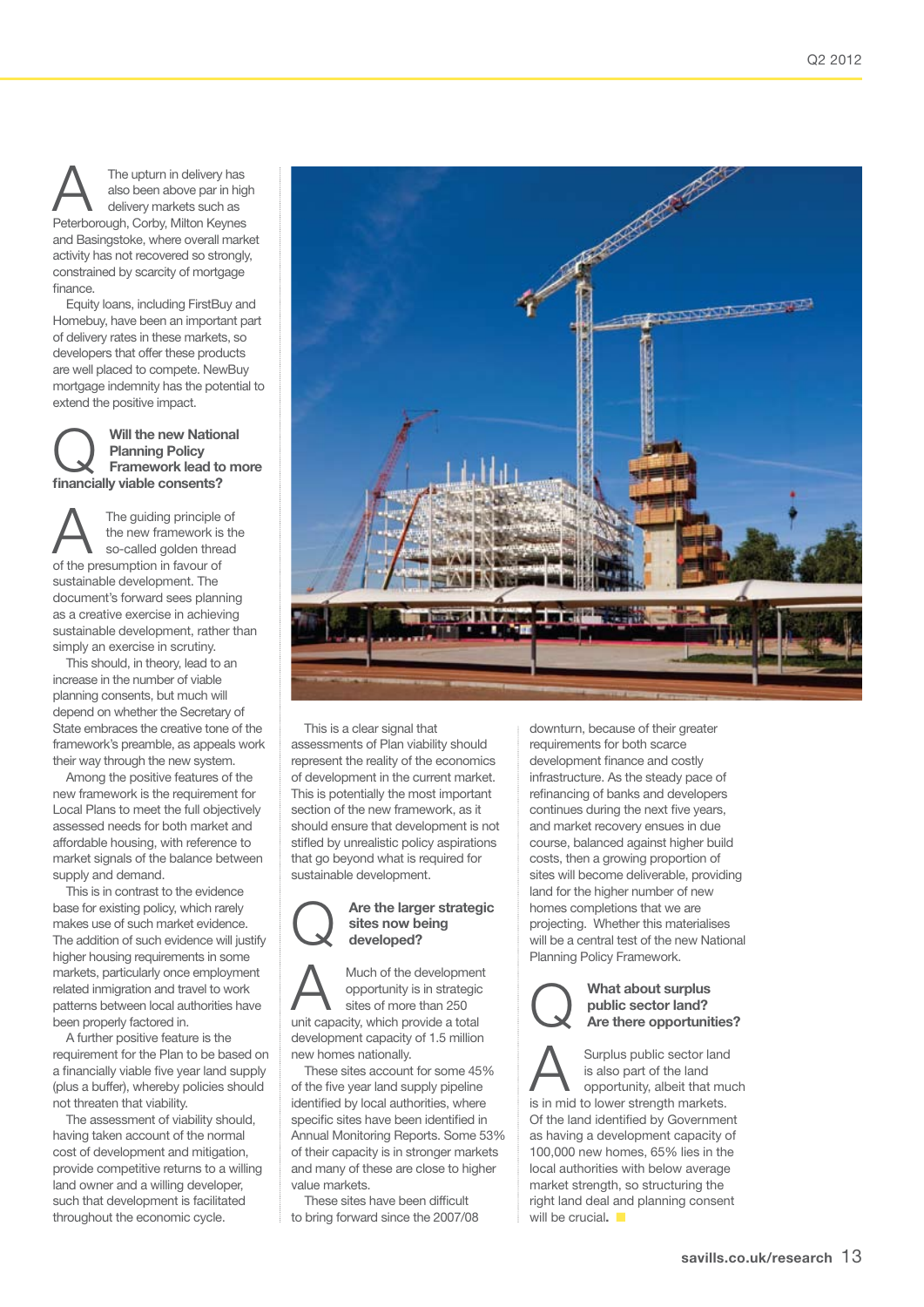# buying vs **RENTING** Market dynamics

### To buy or to rent? A simple question, but a complex answer

The of the features of the housing market since the downturn has been that some households have chosen to rent, either taking a break from home downturn has been that some households have ownership or in the case of the lucky first time buyers sitting on a sizeable deposit, delaying the decision to make their first move onto the housing ladder.

For both groups the relative costs of buying versus the costs of renting is critical both at a given entry point and in the future. Simply comparing mortgage interest costs against rental costs is a start point. For example, for someone looking to buy a two bedroom property at £150,000 with a 25% deposit, interest payments of just under £4,000 per annum would compare favourably to rent of £9,150, assuming a rental yield of 6.1%.

This simple analysis suggests that despite high lenders' margins, the so-called 'dead money' of renting is a high price to pay. But this is before taking account of the additional costs of ownership, such as repairs and insurance, or the cost of funding mortgage repayments at a time when interestonly mortgages are a rare commodity.

Buyers should also take account of the income their deposits would deliver if invested rather than being tied into a property. On the basis of the same example that would swing the balance in favour of renting, with home ownership costing £1,300 more than renting over the course of a year.

### Watching the market

At the peak of the market the additional cost of buying was substantially higher because both mortgage rates and returns on savings were higher and the relationship between house prices and rents had become out of kilter.

Scroll back 10 years and the cash comparison was much more like today's, though lower house prices meant lower capital repayments, making it cheaper to buy than to rent both before and after accounting for the costs of ownership.

What distinguishes then from now are the house price growth prospects. In 2001, prices rose by 25%. A decision to delay moving and staying in rented accommodation could therefore be very costly indeed. By contrast, with further small house price falls forecast in the short term, there is no rush to beat price growth – just one among many reasons why housing transactions remain depressed.

Prospective buyers should watch the market carefully. As house price growth returns so the balance will shift again. This will be seen first in London and the South East where house price growth is expected to return more quickly and more strongly. And this is likely to be particularly relevant to those more mature households who have taken time out of home ownership. Despite lower rental yields, and therefore lower relative rental costs, recovery is expected to be stronger in these equity rich sub-markets, potentially bringing such households back into the market ahead of first time buyers lucky enough to be sitting on a deposit.

### Savills research team

Please contact us for further information



Yolande Barnes Head of Research 020 7409 8899 ybarnes@savills.com

"There are big opportunities for new investors who understand which stock will perform in this environment and what is currently mispriced – and how to find hidden value." Yolande Barnes



Lucian Cook **Director** 020 7016 3837 lcook@savills.com



Jim Ward **Director** 020 7049 8841 jward@savills.com



"Development volumes have bounced back most sharply in the stronger markets, with a 6% shift in housing delivery towards the strong markets, compared with the peak delivery year of 2007/2008." Jim Ward



Jacqui Daly **Director** 020 7016 3779 idaly@savills.com



Katy Warrick Associate Director 020 7016 3884 kwarrick@savills.com



Neal Hudson Associate Director 020 7409 8865 nhudson@savills.com



Faisal Choudhry Associate Director 0141 222 5880 fchoudhry@savills.com